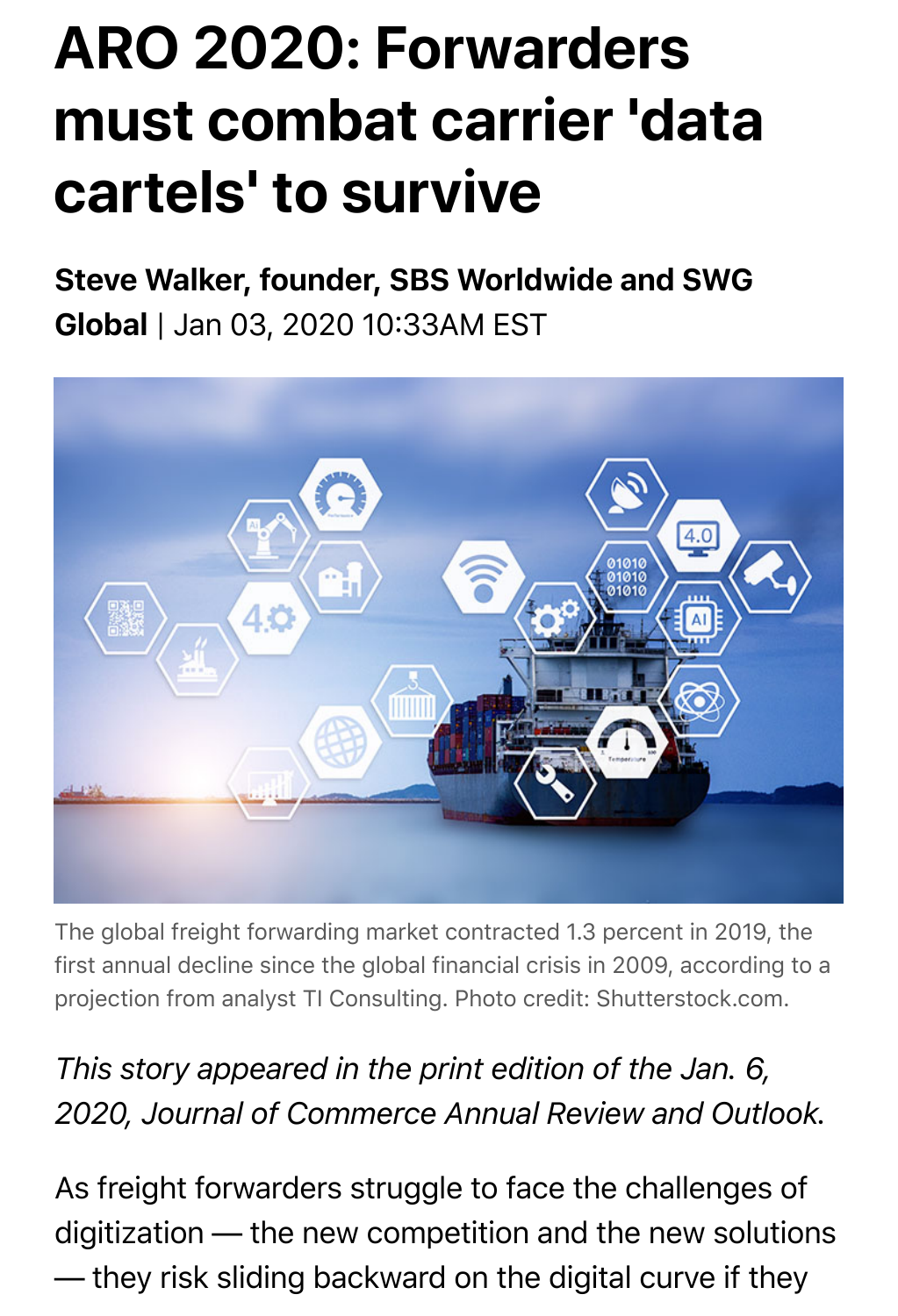surrender too much ground to the better prepared.

Digital isn't just a nice-to-have philosophy: it's the key to survival. And forwarders already are losing ground to innovative players, with new digital process platforms that deliver more benefits. But there are answers to these problems.

For forwarders, Boston Consulting Group (BCG) talks about a digital transformation that requires embracing digital platforms, analytics, automation, and improved customer experience, drawing on artificial intelligence and machine learning. And shipping lines, BCG suggests, should develop new business models, digitalizing core operations and using blockchain technology to secure the documentation process.

In response to these pressures, Maersk Line and IBM have formed TradeLens, a joint venture that aims to transform the shipping of goods into a paperless, online experience, securing transactions and retaining data in a blockchain-encrypted format. Despite Maersk's joint ownership of the platform's intellectual property, which means the company will profit from TradeLens's growth while other participants will not, it has been joined by many of the world's leading container carriers.

It took decades to break up the shipping conferences' control and fixing of shipping rates, but now the entire industry watches quietly as Maersk and the other lines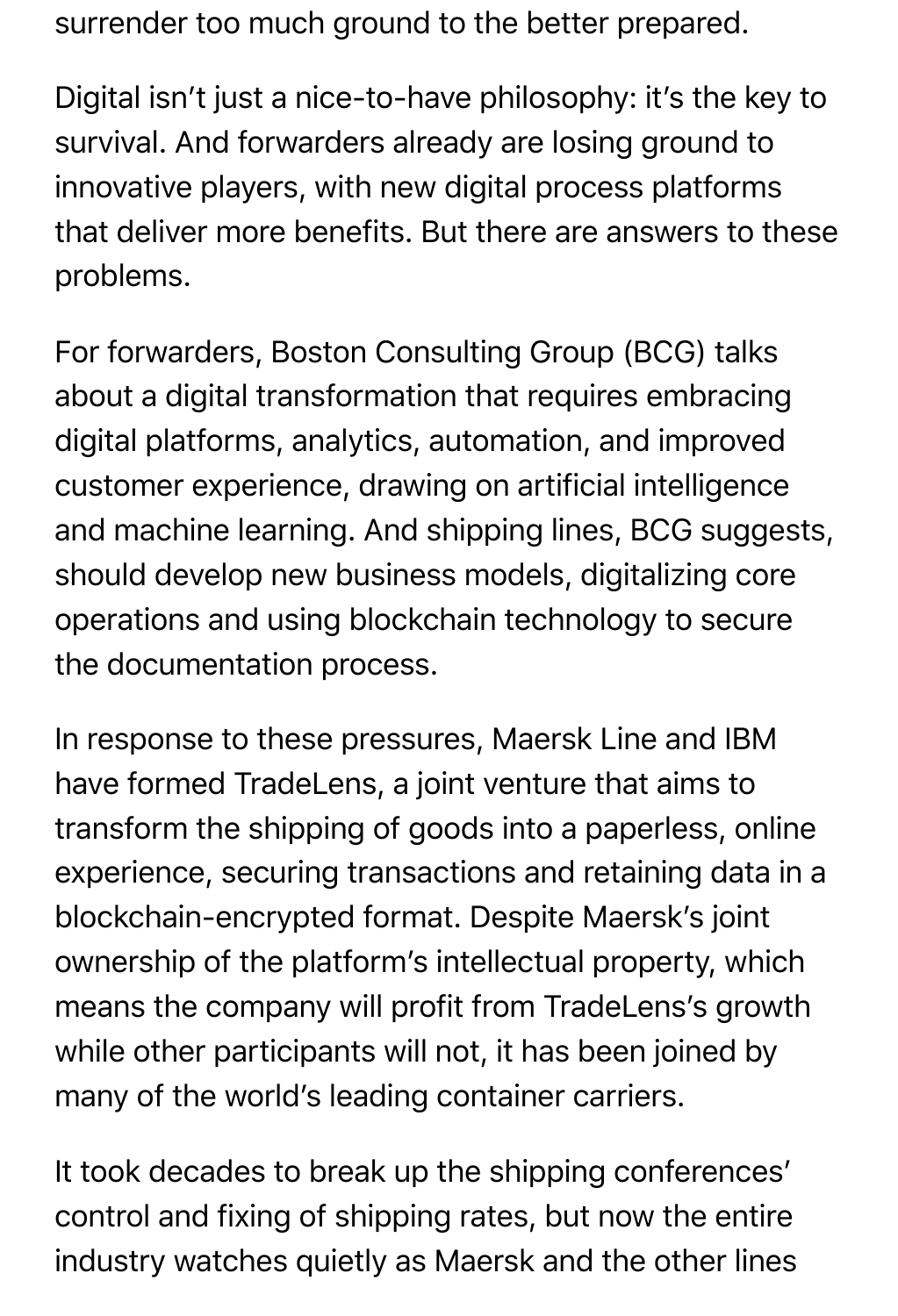that have joined TradeLens set about taking control of half the world's ocean container cargo data.

Market analyst TI Consulting projects the global freight forwarding market will contract 1.3 percent this year, the first market decline since the global financial crisis in 2009. Weakness in air freight forwarding, which is expected to shrink 3.9 percent, has been a primary driver for contraction, but sea freight, which usually drives growth, also has been weak, climbing just 1.8 percent over the full year. That's particularly surprising given that, despite deteriorating trade conditions, the global economy is growing.

In a contracting market, it's more critical than ever to protect the most reliable revenue streams, yet forwarders are on the cusp of surrendering control to the shipping lines, as the TradeLens initiative morphs into something very similar to a "data cartel."

But how does a traditional sector such as freight forwarding, which already is struggling to find its place in the digital world order, reinvent itself to meet the challenge of the shipping lines' flagrant attempt to control global shipping data? Internally focused and individual initiatives will not be enough. Successful opposition will require industrywide collaboration and the establishment of common objectives and operating standards.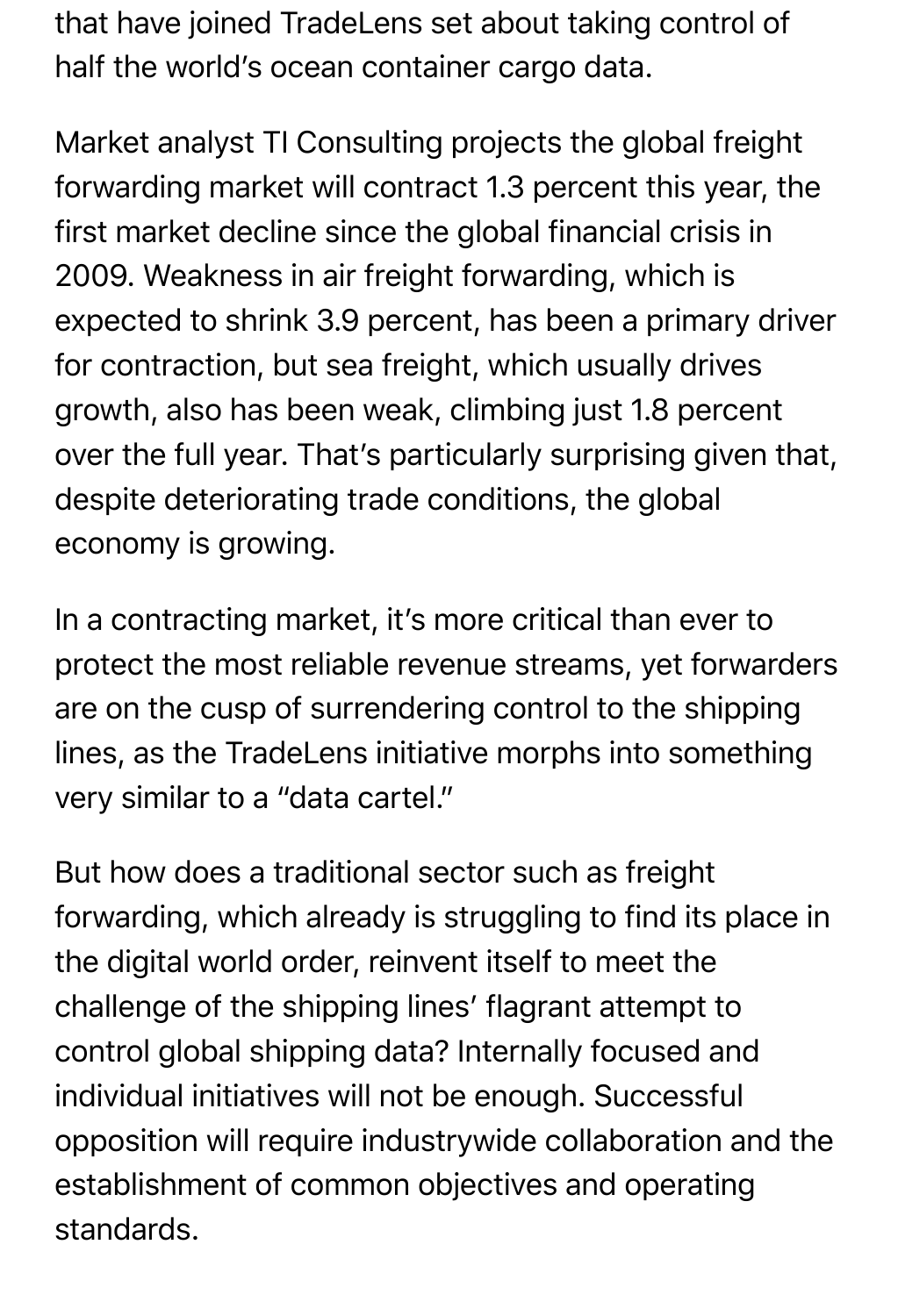The International Federation of Freight Forwarders Associations (FIATA) represents 40,000 forwarding and logistics companies employing 8 to 10 million people in 150 countries, and has consultative status with the United Nations, the International Chamber of Commerce, the International Air Transport Association, the International Union of Railways, the International Road Transport Union, the World Customs Organization, and the World Trade Organization. FIATA is the global voice of freight logistics, but the group has yet to speak out against the potential risk of shipping lines forming "data cartels."

Founded in 1926, FIATA is rooted in the past and needs an existential change to face the new reality of forwarding and deal with the challenges that may undermine the industry's very foundations. Maersk, IBM, and the other TradeLens partners have vision, but their model is flawed.

In representing global forwarders, FIATA needs to engage with TradeLens and persuade Maersk to put itself on an equal footing with all participants of the TradeLens platform. Maersk also needs to relinquish TradeLens's intellectual property and any profit motive — to forgo competitive advantage — if TradeLens is to be a success for all and not just for the founding partners.

If Maersk and IBM balk at the notion of surrendering their intellectual property, and it will be surprising if they don't,